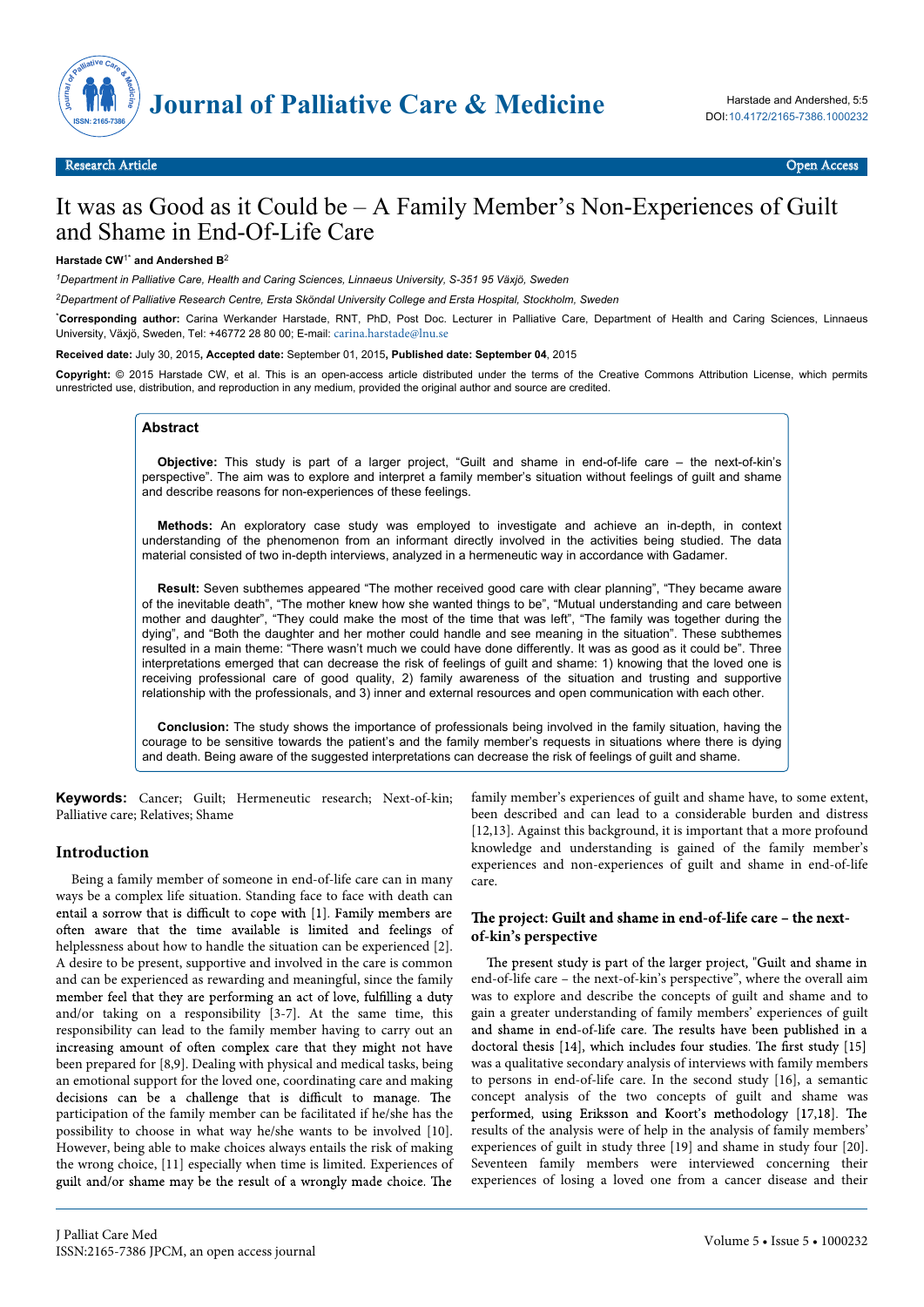experiences of guilt and shame were specific issues in the interviews. The main findings showed that the situation of being family member to someone in end-of-life care involved a commitment to make the remaining time as good as possible for the loved one. When, for some reason, the commitment could not be accomplished, the family member could experience guilt, such as not having done enough, not having been together during important events, not having talked enough to each other, or not having done the right things. Shame could occur when the family member was involved and actually caused harm to the loved one, as well as in situations that were beyond their control. It could also emanate from being put in situations by other people. In the studies, the experience of guilt had a focus on what the family member had, or had not done, and experiences of shame had a focus on the family member's self.

All but one of the 17 participants experienced guilt and shame in connection with the end-of-life care. In order to deepen the understanding of the phenomena of guilt and shame, it was therefore important to investigate how this participant described her situation. Consequently, the aim of this study was to explore and interpret a family member's situation of being without feelings of guilt and shame during end-of-life care and to describe reasons for the non-experiences of these feelings.

# **Design and Method**

An exploratory case study [21] was chosen for the design. Case study methodology is suitable for exploring, describing and understanding a phenomenon and for presenting rich descriptions of findings. It also provides opportunities for the analysis of important characteristics of real life events, often as one aspect of a larger research study [22], which is in accordance with the mentioned project. Case studies enable researchers to empirically investigate and achieve an in depth, overall, in context understanding of a phenomenon or an experience from an informant who is directly involved in the activities [21].

## **Participant and data collection**

The data material consisted of two in-depth interviews with a daughter; we can call her Anna, about her experience of losing her mother to a cancer disease. The interviewer began with the question: "Could you please tell me about your experiences of being a family member of someone in end-of-life care". The participant was encouraged to elaborate on her experiences and how the situation evolved through the end-of-life care and the death of the loved one. The focus was on experiences of guilt and shame, and several questions about these feelings were asked, such as: "Was there anything that went wrong during this period?", "Did you experience guilt/shame during this period?". By elaborating the whole end-of-life experience, Anna could go into details about how her situation as a family member had developed and why she did not have experiences of guilt and/or shame. The interviewer tried to maintain an openness and sensitivity towards the narrative in order to follow the story. The questions that were used were open-ended in order to encourage further exploration of the issue. Anna decided that the interviews should take place in her home. Each of the two interviews were 50 minutes long and were recorded and transcribed verbatim.

## **Analysis**

The interview material was analyzed in a hermeneutic way with an initial aim of finding knowledge about possible experiences of guilt and shame. When it was clear that we could not find any experiences of guilt and shame, the data material was analyzed once again in the same way, but this time with the aim of exploring and interpreting the participant's non-experiences of guilt and shame. The analysis was conducted in a dialogue with the text [23,24].

The text was read several times, sometimes separately and sometimes while listening to the recorded interviews, in order to gain a fundamental understanding of the meaning of the text as a whole. The understanding of the whole then influenced the understanding of the parts. Every single sentence or section of the text was investigated in order to expose the meaning of the participant's experiences. The parts of the text were related back to the text as a whole, something that helped broaden the understanding of the experiences. These ways of gaining new understanding and of widening the horizons of understanding were performed several times.

In a hermeneutic way, the interpretation of the experiences was challenged by and in turn challenged the researchers' preunderstanding. Both researchers have personal experience of working in end-of-life care as nurses and have met several dying persons and their family members. This pre-understanding was controlled by keeping a conscious and open-minded attitude towards the data material and the analysis.

## **Ethical considerations**

Ethical approval for the study was obtained from the Regional Ethical Board in Stockholm, Sweden (2008/1223-31). Written and oral consent was obtained from the informant and a right to withdraw that consent was ensured. The informant was contacted again when the wish to make a specific case study about her experiences was raised and she consented to that. The informant also read the result of the study and gave her approval to it being published.

# **Result**

## **Anna's story**

At the time of the first interview, Anna had lost her mother due to a cancer disease four months earlier. The mother had had pneumonia and she did not seem to emerge from it quite well. She was first hospitalized at the ward for infectious diseases at the hospital. Anna, who gave birth to her second baby only days before her mother's hospitalization, could not visit her there so often because infants were not allowed at the clinic. During this stay, the doctors suspected that the mother suffered from more than just pneumonia and she was diagnosed with cancer. The consulted oncologist informed the mother and Anna that there was no cure for the cancer, but they could try chemotherapy to see if that could add a few more days of life for the mother. The mother decided that she wanted the treatment so that she could be with her family a little bit longer. After two weeks, the mother was moved from the ward for infectious diseases to the oncology ward, which allowed Anna to bring her children when she came and visited. This move also allowed the mother to have other visitors, which was important for her as the end of life drew nearer. The mother stayed at the oncology ward for the remaining time of her life, which was about one week.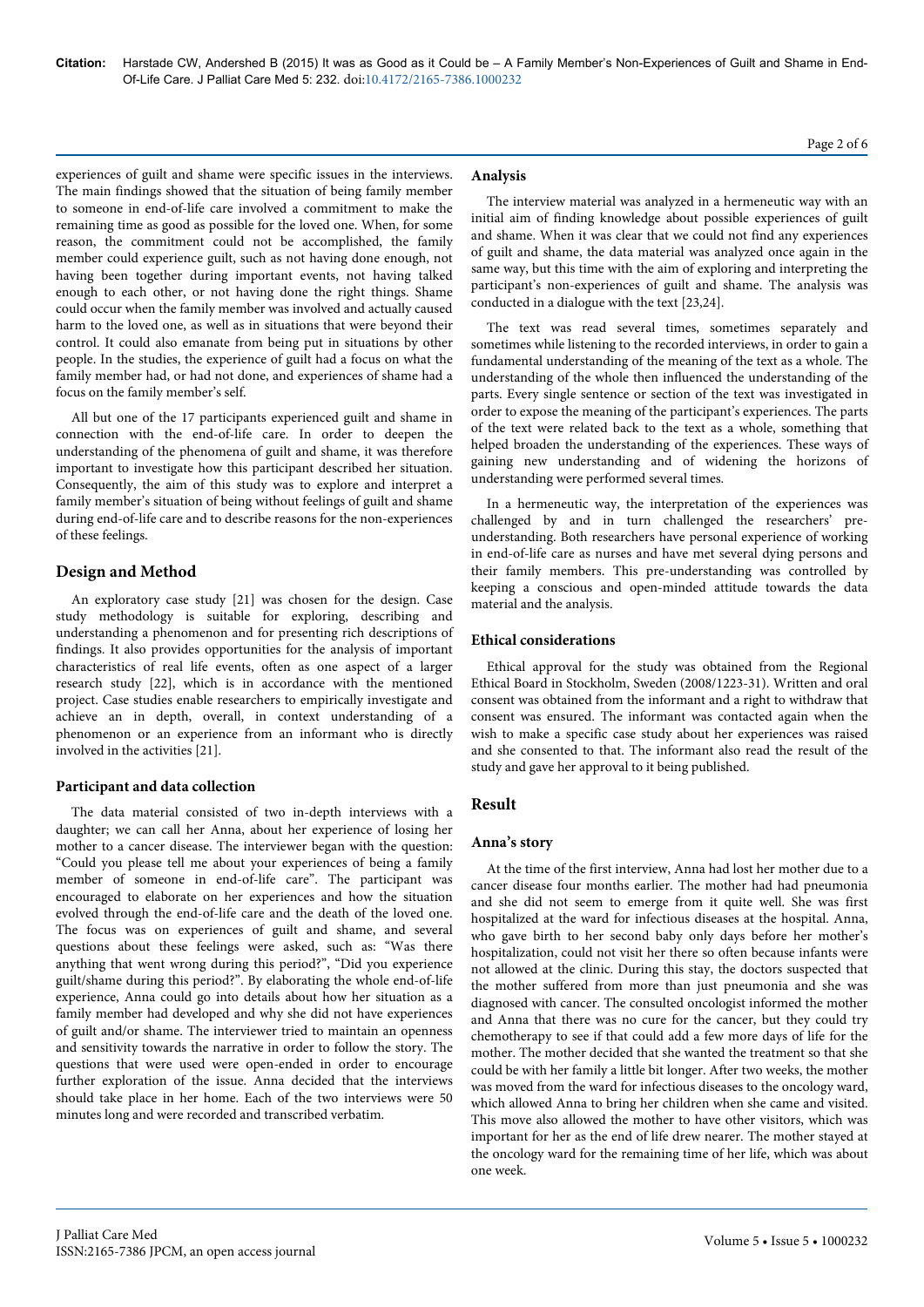#### **The mother received good care with clear planning**

Anna felt that her mother was well taken care of during the course of the illness. The care was of high quality and the professionals respected her mother's wishes. The professionals listened closely to her mother, they were sincere when they talked to her and let her make the decisions. They were acting in her mother's best interest. The mother said to Anna "I have the staff here and they are wonderful and amazing", and this made it easier for Anna. The situation, in all its sadness, felt safe and both Anna and her mother were satisfied with how they were treated, both at the ward for infectious diseases and at the oncological ward. At the ward for infectious diseases, the mother had a nice room with a view of the sea and she thought that this was pure luxury. When her mother was moved to the oncological ward, Anna could visit her mother whenever she wanted, and she could bring her baby. The professionals provided an extra bed in her mother's room and they gave her snacks and drinks when she was there.

Anna described the professionals as thorough in their medical examinations. Although, there were many investigations in order to diagnose the disease, Anna thought that the professionals planned the investigations and the medication in a good way. They made sure that the drugs were flown in from the university hospital in order to start the treatment as soon as possible. Anna felt that there was a clear plan for the treatment and care, even though there was no hope for cure. The mother had good symptom control and Anna knew that her pain treatment worked. "I saw that she was comfortable and she could regulate her pain treatment all the way to the last evening".

The professionals were at Anna and her mother's side when they needed help with different care actions. Anna felt that they saw both her and her mother and this feeling continued during her mother's dying and also after the death. Anna was given a booklet about death and dying and she found it very helpful during her mother's last days in life. After her mother had died, Anna got the opportunity to stay with her for a couple of hours. "You can sit there and talk to her, think, walk around, and sort of contemplate what has happened". The professionals also contacted her some weeks later to ask if she had any questions and if she wanted to talk to the doctor at the ward. "The doctor also called. It was so good. We were satisfied, the ward for infectious diseases was good but I think that at the oncology ward there was a different approach which was even better".

#### **They became aware of the inevitable death**

Both Anna and her mother were aware of the inevitable death. The information they received from the professionals was adequate and they were involved in the decision making regarding treatment and actions taken. The professionals were open to what Anna's mother wanted and needed throughout the course of the illness. Anna had opportunities to receive information and to discuss with them. When they received the cancer diagnosis, they first talked to her mother alone. The day after, they talked to her mother and Anna together. Anna narrates: "The oncologist was at the ward for infectious diseases and talked to my mother, I was there too and it felt really good that I was. I think she thought it was good that I stayed. He talked to her and offered her chemo, he was straight forward and said that it wasn't a cure, it was buying time. She said yes directly, I want to. I really want to try because I want to have some more time with these little ones [her grandchildren]". Anna was not surprised by the diagnosis; in some way she had expected that her mother had a cancer disease. "She

looked malignant, you sort of feel that there is something wrong… I

## **The mother knew how she wanted things to be**

think mother felt and knew it… but she was hoping for the best".

Anna was satisfied that both she and her mother were aware that the remaining time was short. She felt at peace with knowing that her mother knew and that it was her mother who decided how things were to be. Anna was compliant and listened to her mother's decisions and was satisfied with that. "That was how she wanted it… It was important that I respected her wishes". When Anna noticed that her mother was ill, she tried to persuade her to go to the hospital. It was then obvious that Anna's mother had a plan for how she could be of help when Anna had her baby. She decided to be home and take care of her older grandchild and she would not change this plan, even though she became worse in her illness. After Anna's daughter was born, Anna could see a change in her mother's health. It was as if she had fulfilled her mission to help Anna and her family and that she now let go. Anna described it as follows: "Good, now it was done. She could in some way let go of her façade. And then everything sort of exploded, it happened so quickly". Anna's mother fulfilled her plan and was satisfied with that. Anna felt that there was nothing she could do about it; if that was her mother's wish, she accepted that. "She knew how she wanted things to be and that felt really good for me, it made me feel safe". Anna told of several occasions where her mother decided how she wanted things to be, which helped Anna. A further example was the last night before Anna's mother died. Anna tried to help her turn on her side in bed, because it sounded like she had difficulties breathing. However, her mother told her that she was good as she was and said: "Tonight I decide because tonight is my night". Anna felt that that was true and did not try to persuade her. Anna also felt a great relief in knowing how her mother wanted her funeral to be. Anna said that they had always been open to each other about death and dying.

#### **Mutual understanding and care between mother and daughter**

There seemed to be a mutual caring, respect and understanding between mother and daughter. Anna cared about her mother and pointed out the importance of respecting her mother's wishes. It was also obvious that the mother cared for Anna. When Anna had her baby and her mother took care of her older grandchild, the rest of the family helped the mother to accomplish what she had set out to do. The family members tried to piece their lives together so that they could be there for Anna's mother and also help Anna with her children. The mother was also very determined that Ann should not come home too early from the maternity ward. She should rest to gain strength for what lay ahead of her. The mother said to Anna several times: "We need you later; you need your strength later." It was also clear that when the mother was in hospital, she gave much importance to her family and to their wellbeing. She told them not to make any kind of schedule to be with her during the nights. "I have the personnel here, they are wonderful and fantastic. All of you can go home… and have a good night's sleep". Anna laughed when she narrated this and explained that it was almost like a loving order.

#### **They could make the most of the short time that was left**

The whole family was aware that they had a short time left together. It was important to make the most of that time. This was evident in the quality of the conversations, in their meetings, and in their presence.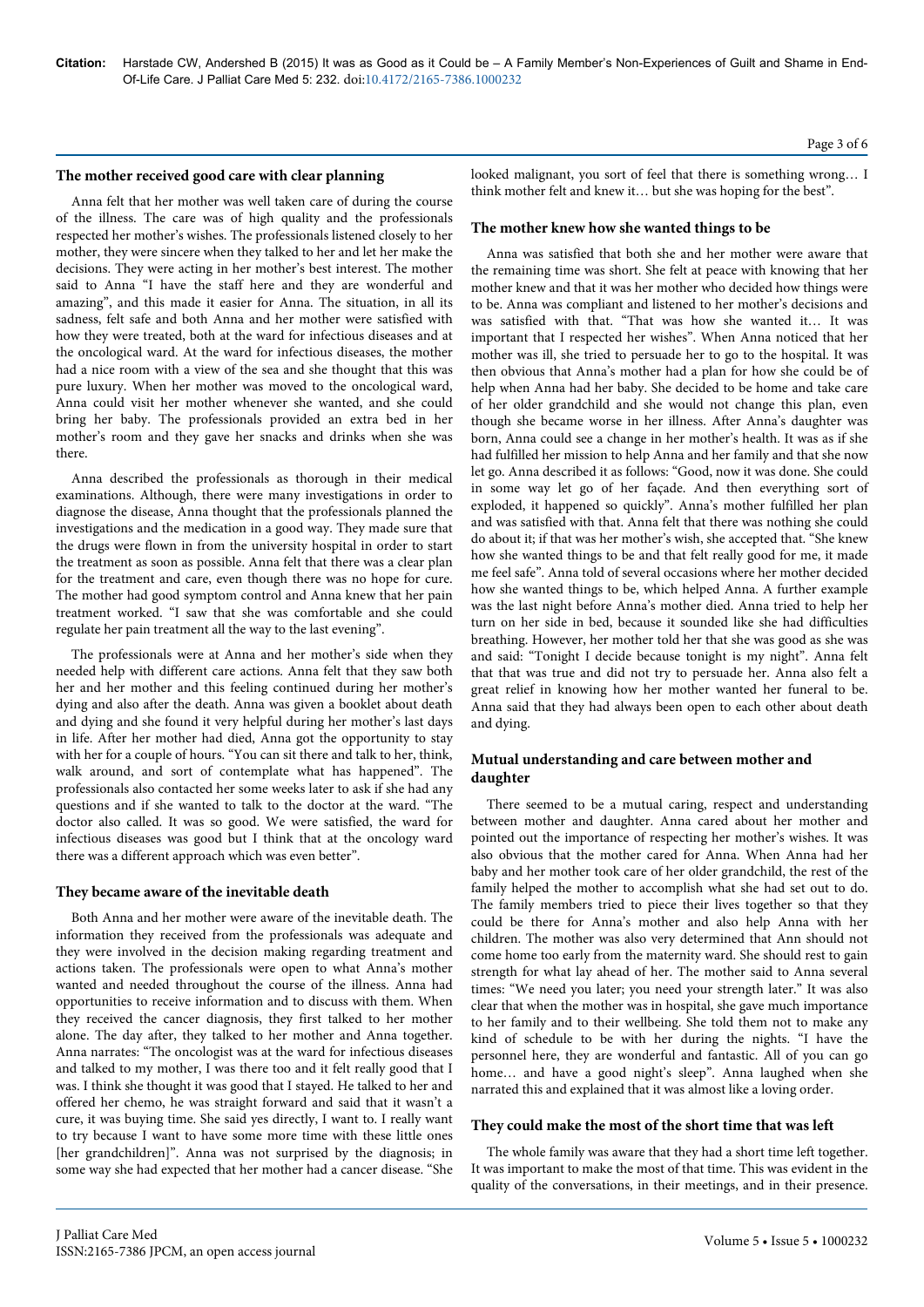#### Page 4 of 6

There was no time for trivial conversations, it was important to go straight to the point. When Anna looked back, she said: "I caught the moment, every sentence was meaningful. I have said that and she understood that so it is enough. We had to make the most of the time left… every minute… Of course, there was great concern and we talked about that. One day I asked her: Is it hard for you to talk about this? And she said: Actually not".

Anna's mother was clear and she was able to hold a conversation all the way into the last night of her life. This was important for Anna and for how she dealt with the situation. She was also grateful that she could bring her baby with her to the hospital. She said: "We had our time and we used it well".

#### **The family was together during the dying**

Anna spent as much time as possible with her mother. At the oncological ward, she could bring her newborn daughter with her and she knew that the rest of the family was there to help her when needed. These arrangements gave Anna the possibility to concentrate on her mother and be at peace. Her mother decided that she wanted to see the whole family and invited them to the ward. Anna, her husband, and their children, together with uncle, aunt, and cousins, spent a couple of hours together, talking, and saying good bye. The two-year-old grandson climbed into the bed and lay beside his grandmother and patted her on her cheek. "She gathered us… I am sure she was convinced that this was a conclusion… to say good bye to us all". Anna could see the importance of this event, of achieving a mutual conclusion both for the mother and for the rest of the family. Anna and her newborn daughter stayed when the others left. She sat by her mother's bed and held her hand. "It felt so good to be there, to sit there and hold her hand". Anna stayed the whole night and in the early morning her mother died peacefully. To be with her mother and share this moment with her and her newborn daughter made Anna feel that they were truly linked together.

#### **Both the daughter and her mother could handle and see meaning in the situation**

Despite the difficulties and despite the grief, Anna described a positive picture of her mother's last days of life. "There were many things that happened that I take with me as good memories". In the interviews, she often used positive words like happy, being lucky, amazing, easier and benefits. This shows that Anna had the strength to see positive aspects, despite the difficult and sad situation. She could handle the situation and if she felt that things did not turn out as she wanted, she did not dwell on them. "I don't dwell on things ... or find myself stuck in them. There is no point in doing that. Instead I try to turn them around, what can I change? What can I learn from this?" Anna related that this was also due to how her mother handled the situation and explained that her mother had an inner strength, "My mother was so strong… so amazingly strong". She also said that of course it was sad that she lost her mother, but as things were, this possibility to be together until the end and say good bye to each other was very meaningful. "It was good that we got this moment with mother. That it worked out fine to bring the baby too. In that way, it is very coherent". Anna's mother also told her that she had one of two good things to look forward to. Either she would spend more time with her daughter and her family, or she would meet her husband (who had been dead for several years) earlier.

Anna thought that it was easier to deal with the loss of her mother when the children came on the "right side", there was time for them to meet their grandmother, and even if they do not remember, there will be pictures of them together. She is sad though, that they did not get more time together. "I think that it was unfair that she didn't get more time with her grandchildren. At the same time, it was good that mother got three weeks with her youngest grandchild… It would have been hard if they hadn't had the opportunity to meet each other. But of course, I would have dealt with that in some other way. You can always find something that is worse, thinking about that is a way to get through".

## **Main theme: "There wasn't much we could have done differently. It was as good as it could be"**

Anna felt that she did the best that she could under the circumstances and was satisfied with the quality of care, the approach of the professionals and how the situation evolved for her mother. Both Anna and her mother were aware of the limited time. Her mother knew how she wanted things to be and they both had an inner strength, which helped them through the situation. They were together during important events and they had a relationship in which they could talk openly to each other. They also had good support from the rest of the family, which made it possible for them to be together. Anna thought a lot about how she felt and if she had any experiences of guilt and shame, and about why she did not feel guilt or shame, and summarized the situation with the following sentences: "There wasn't much we could have done differently. It was as good as it could be".

## **Discussion**

Anna's story gave us the opportunity to explore and interpret a situation without descriptions of feelings of guilt and shame during end-of-life care and to interpret the reasons for the inexperience of these feelings. Three main interpretations of the findings are presented in the following discussion.

A first interpretation is that knowing that the loved one is receiving a good quality of professional care can decrease the family members' feelings of guilt and shame. Care of high quality, including respect and good symptom control, has been reported as being important and can increase the family members' opportunities to feel at peace [4,25]. Knowing that the professionals are acting in the patient's best interest can increase the family members' safety and trust [10,26]. In this study, it was obvious that Anna was confident that the professionals planned the treatment and care in a thorough way and that they did what they could to alleviate her mother's suffering.

A second interpretation is that family awareness of the situation and being met with a trusting and supporting relationship by the professionals can help the family choose how they should be and act at this time, which can reduce the risk of feelings of guilt and shame. If family members are aware of the limited time, it can be less difficult to choose how they would like to be involved in the situation and to fulfill their own perceived obligations [15]. The length of the mother's illness trajectory was short and it was therefore important for the mother and Anna to be met in a sincere and supportive way at once. Glaser and Strauss (1966) talked about "the aware family" and mean that once a family is aware of the situation; the family management can assume new dimensions [27]. Anna and her mother knew that the remaining time together was short and that the mother's health would deteriorate quickly. It was therefore important to make the most of the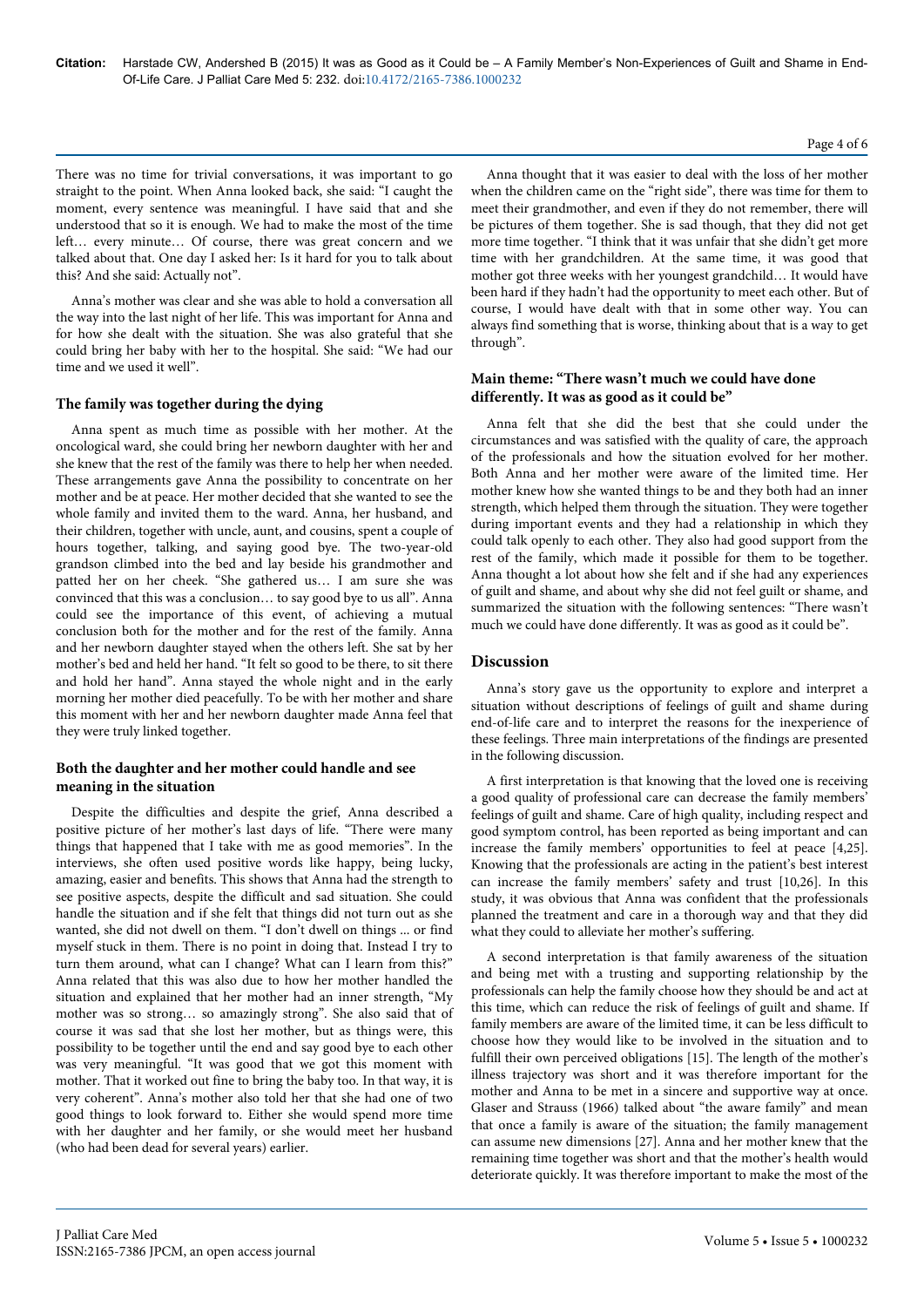limited amount of time. The professionals' responsibility for developing a trusting relationship and an open positive attitude, and for showing sensitivity towards the patient's and family members' needs for information, communication, education and support, has been described in several studies [4,9,28]. This professional approach helped Anna and her mother fulfil their desires and obligations.

A third interpretation is that inner and external resources, and open communication with each other, can increase the management and meaningfulness of the situation, and decrease the risk of feelings of guilt and shame. Anna and her mother had a relationship in which they could speak openly to each other. Anna's mother was explicit concerning what she wanted to do and how she wanted things to be. Anna relied on her mother and let her mother do things the way she wanted. This helped Anna to rest in the situation. It has been found in earlier studies that family members felt relief if they knew how the patient wanted things to be and if they could fulfil these wishes [29,30]. Furthermore, both Anna and her mother seemed to have an inner strength. Anna reported a number of occasions that her own and/or the mother's strength helped her manage the situation. Anna often used positive words to describe the situation and she said the words in a serious manner. This showed signs of a strong sense of coherence. Antonovsky described the confidence people have in inner and external resources that they believe they have at their disposal, which can help them attain high manageability and confront problems as challenges [31]. The mother or Anna could have experienced themselves as victims of misfortune, but instead they had an inward confidence that things would turn out as well as possible. Anna relied on her mother and on her own inner resources, and that her family in every possible way was supportive. A genuine understanding for each other's situation is also described in the result. The mother cared for Anna and wanted her to conserve her energies. Anna's mother and other family members did not require Anna to do more than she could manage, which gave her confidence in the situation. Everyone in Anna's family, including herself and her mother, contributed to a solution that was functional. Antonovsky talks about a unity that emerges through a common process, in which every individual contributes to solving the problem [31]. This left Anna with a feeling that what she did was good enough. It was also obvious that both Anna and her mother could see meaning in the situation. Meaningfulness constitutes the very heart of the sense of coherence theory [31]. People who describe a positive picture and positive memories from the end-of-life situation, despite difficulty and grief, have been reported earlier [10]. This was obvious in Anna's situation. Anna was satisfied, which affected her wellbeing and led to positive memories of the situation. This helped Anna feel that she had fulfilled her duties and responsibilities; she had done her best [32,33]. She did what she could and everyone was satisfied with that. Shame is described as the experience of not being good enough, in which feelings of worthlessness and powerlessness emerge [34]. Anna reported that she had no need to blame herself; instead she felt a sense of pride that everything went as well as it did. To be proud of one's own achievement and role can be viewed as the opposite of the feelings of guilt or shame [35].

#### **Methodological considerations**

This study is presented as a case study and the analysis was influenced by a hermeneutic approach [23]. We chose a case study to explore and interpret a family member's situation without feelings of guilt and shame during end-of-life care and we have tried to describe reasons for the non-experiences of these feelings. The data material is

part of a larger project where experiences of guilt and shame have been studied, it was therefore of great interest to find out what it was that made this specific situation different. As far as we know, similar cases have not previously been studied and this case is therefore unusual and can supply new understanding about the phenomena of guilt and shame. Although the number of informants is small, in this study only one, the number of variables can be large [21]. It was therefore important to present Anna's experiences as a case in order to obtain a deeper understanding of the non-experiences of guilt and shame.

The trustworthiness of the study has been assured by using Anna's narration of her experiences and not in any way changing these data. Since the analysis was carried out using hermeneutic interpretation, it was important to show the researchers' connection to their preunderstanding, as well as to present the research process as clearly as possible. Both the researchers took part, discussed, and questioned the analysis and results and their pre-understanding was taken into consideration throughout the research process. Going back and forth between the different parts of the analysis, and also recognizing the history and culture that the researchers brought with them, was important. The recorded interviews were transcribed verbatim and listened to several times with the purpose of reaching an understanding in accordance with hermeneutic understanding [23]. Quotations from the text were a way of ensuring that the participant's perspective was presented as distinctly as possible. Throughout the analysis, the researchers returned to the interviews in order to secure the analysis, and to confirm the findings and the interpretation of the findings in a hermeneutic spiral. Trustworthiness was also attained by letting Anna herself read the result of the study and decide if it followed her story.

# **Conclusion and Implications**

Being a family member to someone in end-of-life care often involves a commitment to make the remaining time together as good as possible. We have in earlier studies seen that if this commitment cannot be accomplished, experiences of guilt and shame may arise. In Anna's story, it was obvious that these feelings did not have to appear because there was a sense of coherence in the situation, in which the professionals and the whole family worked together with a purpose to make the mother's final stage of life as good as possible. Of course you cannot generalize one case study but the findings in this study show the importance that professionals are involved in the family situation and have the courage to be sensitive towards the patient's and family members' requests in a situation where death is so apparent. Knowledge about the importance of a good quality of care and that the patient and the family members are being met with a trusting and supporting relationship, in a mutual involvement, a cooperation that can help the family choose how to be and act, which can reduce the risk of feelings of guilt and shame in end-of-life care.

#### **References**

- 1. [Johansson ÅK, Grimby A \(2012\) Anticipatory grief among close relatives](http://ajh.sagepub.com/content/29/2/134.abstract) [of patients in hospice and palliative wards. American Journal of Hospice](http://ajh.sagepub.com/content/29/2/134.abstract) [& Palliative Medicine 29: 134-138.](http://ajh.sagepub.com/content/29/2/134.abstract)
- 2. Andershed B (1998) Being a close relative in the final phase of life. Involvement in the light – Involvement in the dark. Doctoral dissertation. Uppsala University, Sweden.
- 3. [Aoun SM, Kristjanson L, Hudson P, Currow DC \(2005\) The experience](http://eprints.qut.edu.au/21845/) [of supporting a dying relative: reflections of caregivers. Progress in](http://eprints.qut.edu.au/21845/) [Palliative Care 13: 319-325.](http://eprints.qut.edu.au/21845/)

#### Page 5 of 6